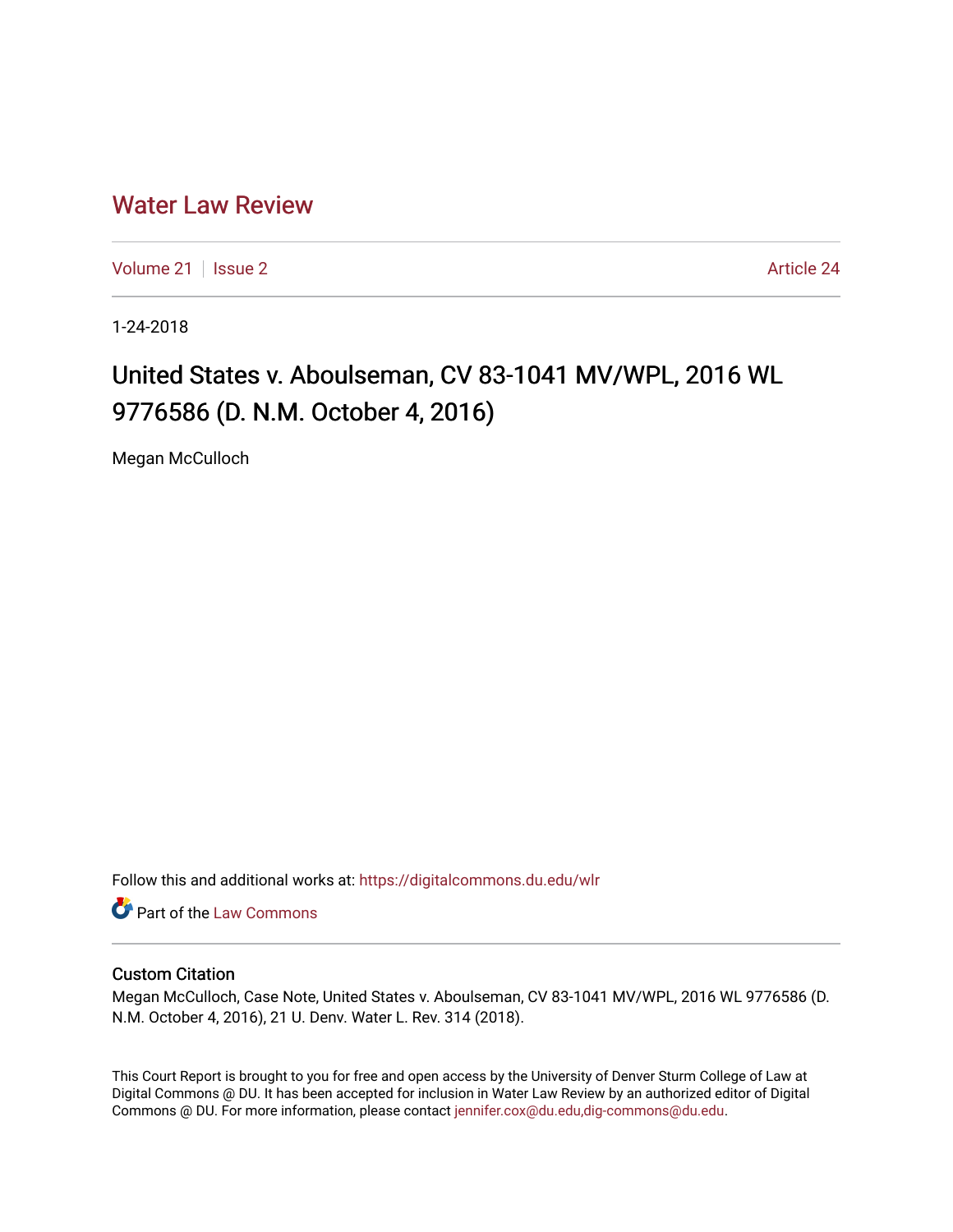live controversy to review. The court did certify that: **(1)** all parties agreed Denver had been diligent **in** developing the full *654* cfs at issue for beneficial use; (2) Denver had a conditional right to that amount; and (3) that all parties were estopped from asserting otherwise. Despite Denver's diligence and the lack of opposition, the court declined to grant Denver the absolute right it requested.

The court then turned its attention to the jurisdictional issues of the case, and the Blue River Decree at large. When the initial case involving Blue River rights first entered federal court, Colorado had not yet developed the sophisticated water court system that is in place today. Even after establishing the water courts in **1969,** federal judges were still more apt at adjudicating certain water rights issues due to years of prior experience. In **1977,** a federal judge issued an order regarding the Blue River Decree that kept the companion cases under federal jurisdiction even after the federal water issues had been resolved. The present court surmised that order was intended to allow federal judges, who have more knowledge and expertise on the subject, to supervise or help with transitioning water law case adjudication to the Colorado Water Court for **Dis**trict No. **5.**

Given the changing circumstances behind this case's long history, the **Dis**trict Court vacated the **1977** Order, removing federal jurisdiction over state water issues within the Blue River Decree. While the court ruled separately on the issues of federal jurisdiction and Denver's claim on the *654* cfs water right, the **key** takeaway seems to be that the Colorado water court, not the federal courts, is the proper venue for determining **if** Denver can perfect its conditional rights under the Blue River Decree.

*Joseph Chase*

#### **UNITED STATES DISTRICT COURT FOR THE DISTRICT OF NEW MEXICO**

**United States** v. Abousleman, **CV 83-1041 MV/WPL, 2016 WL 9776586 (D. N.M.** October 4, **2016)** (finding the Pueblos possessed aboriginal water rights that predated Spanish occupation, but that Spanish occupation extinguished the right, and the *Winans* doctrine did not apply to any of the Pueblos' grant or trust lands).

This case came before the United States District Court on opening, response and reply briefs of the Jemez River Basin Users Coalition ("Coalition"), the Pueblos of Santa Ana, Zia, and Jemez, and the United States ("US/ Pueblos"), and the State of New Mexico ("State"). The court decided two **is**sues: **(1)** whether the Pueblos ever possessed aboriginal water rights in connection with their grant or trust lands, and **if** so, whether any actions of Spain, Mexico, or the United States subsequently modified or extinguished those rights; and (2) whether the *Winans* doctrine applied to any of the Pueblos' grant or trust lands. The district court magistrate judge considered the briefs of the parties and the expert testimony that both sides presented in coming to its conclusions and recommendations.

For a tribe to assert aboriginal **tide,** it must prove it had actual, exclusive, and continuous use and occupancy for "a long time" prior to the loss of the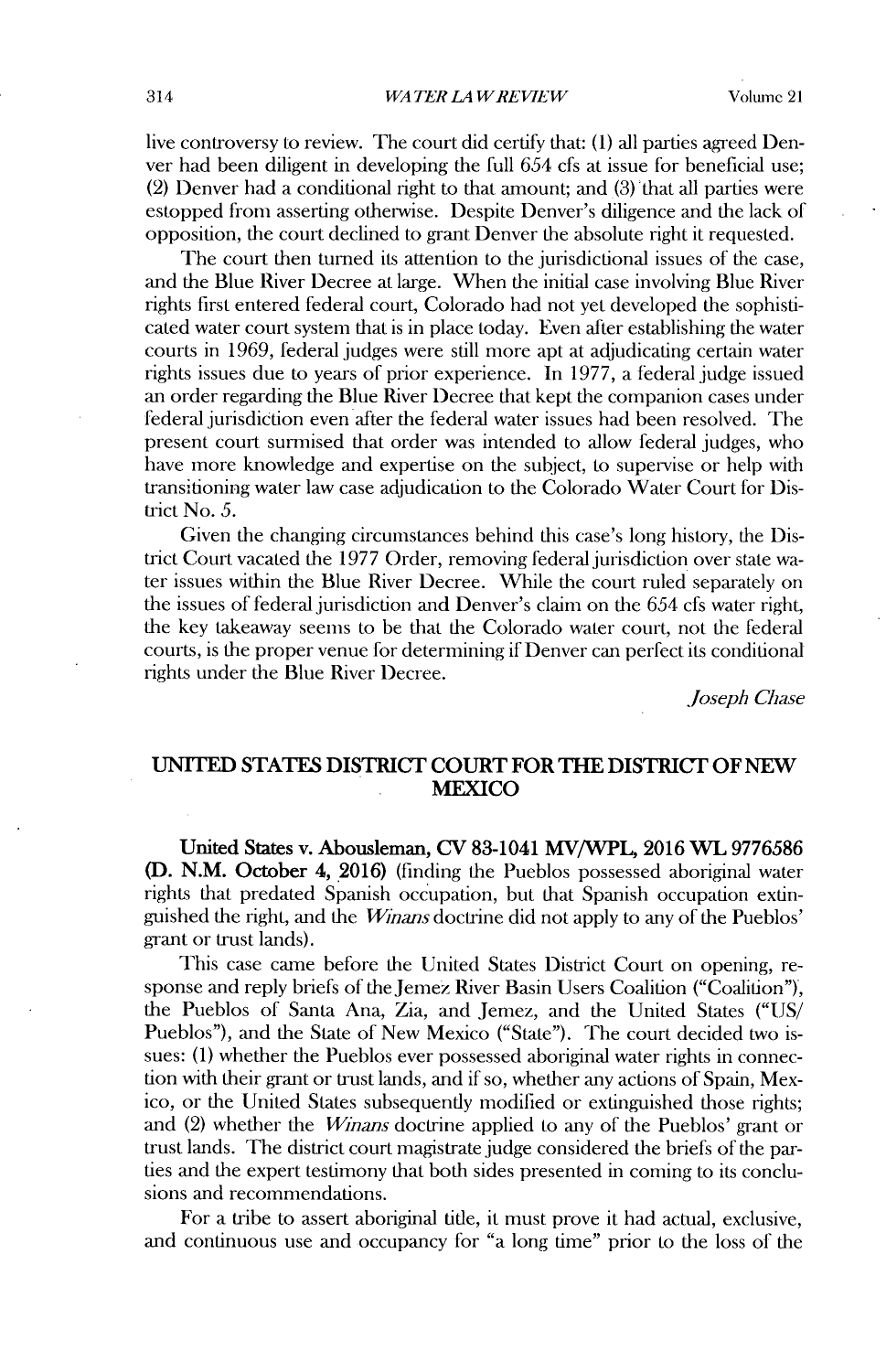land. Exclusive possession means the tribe used and occupied the land to the exclusion of others, including other Indian tribes, unless the tribe can also show the land was shared with other tribes in "joint and amicable" possession. The requirement of a "long time" means the tribe must have made the land into domestic territory. The experts testified that the Pueblos used and exploited the water sources and that they used and occupied the lands continuously for a long time prior to the European occupation of New Mexico. The court noted that the parties **did** not provide any evidence that other Indian groups besides the Jemez, Zia, and Santa Ana Pueblos occupied the land and used the water. The court concluded that the Pueblos actually and exclusively used water continuously for a long time prior to European occupation and they thus possessed aboriginal water rights in connection with their grant or trust lands.

The court, having concluded the Pueblos possessed aboriginal water rights, then considered whether any subsequent actions **by** Spain, Mexico, or the United States extinguished those rights. While the experts for both sides largely agreed on factual issues, the court resolved any remaining conflicting factual testimony in favor of the US/Pueblos expert. Based on this, the court determined that Spain recognized the Pueblos' ownership of their land and their right to use water based on their prior use when it incorporated the Pueblos into the Spanish empire. The Spanish utilized a system known as "regalia" in exercising supreme power over the administration, licensing, and adjudication of certain activities and resources, but they **did** not apply this power to properties owned **by** the Indians. The Spanish would only exercise this power over Indian lands if they were planning major projects and a need for a right of way via the exercise of eminent domain was necessary.

Included in the Spanish crown's regalia was the power to determine rights to public shared waters and to resolve conflicts of those rights. The crown **did** this through a process known as "repartimiento," in which the crown allocated water to all involved parties **by** application of the following factors: prior use, need, purpose of use, legal rights, injury to third parties, and equity and the common good. Because there was never any conflict over water in the Jemez Valley watershed with respect to the Pueblos of Jemez, Santa Ana, and Zia, there was no historical record of any formal repartimiento occurring there.

The US/Pueblos argued that a sovereign must assert some affirmative act to extinguish aboriginal rights, and because no repartimiento or other affirmative act ever occurred limiting the Pueblos' use of water, the Spanish did not extinguish or modify the Pueblos' aboriginal rights. The US/Pueblos asserted *United States v. Santa Fe Pacific Rairoad,* 314 **U.S. 339** (1941) as a source of authority for this argument. This argument **did** not persuade the court, who found instead that *Santa Fe Pacific* indicated a number of ways that sovereigns could extinguish Indian title, including **"by** treaty, **by** sword, **by** purchase, **by** the exercise of complete dominion adverse to the right of occupancy, or otherwise." *Santa Fe Pacific,* 314 U.S at 347.

The court found that because Spain imposed a legal system administering the use of public waters (regalia), this ended the Pueblos' exclusive use of public waters and subjected their later use to potential repartimientos. The court held this to be clear and unambiguous evidence that Spain extinguished the Pueblos' right to increase their use of public water without restriction. Thus, the Spanish exercised complete dominion adverse to the Pueblos' aboriginal rights and